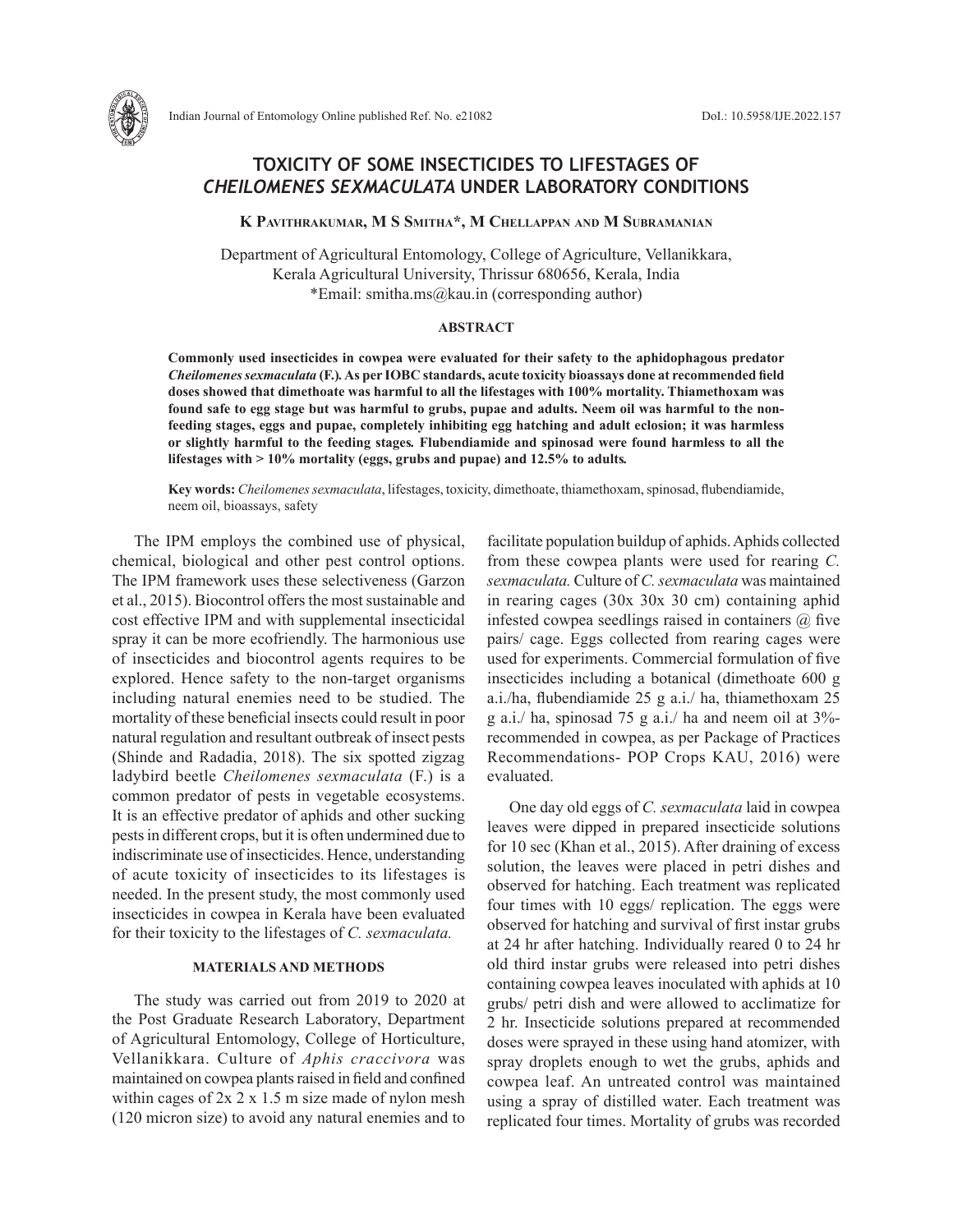at 12, 24, 48 and 72 hr after spraying. 0 to 24 hr old pupae were dipped in insecticidal solution for 10 sec. The dipped pupae were placed on tissue paper to drain excess insecticide solution and then transferred to petri dishes @ 10 pupae/ petri dish. An untreated control was maintained by dipping pupae in distilled water. Each treatment was replicated four times. Treated pupae were observed for adult emergence and survival of adults at 24 hr after emergence.

Ten numbers of one day old adult beetles were released into petri dishes with cowpea leaf inoculated with aphids and left undisturbed for 2 hr. The adult beetles were exposed to treatments using a hand atomizer. Each treatment was replicated four times. An untreated control was maintained by spraying with distilled water. Mortality of adults was recorded at 12, 24, 48 and 72 hr after spraying.

### **RESULTS AND DISCUSSION**

As given in Table 1, neem oil and dimethoate were observed to be highly toxic to egg stage of *C. sexmaculata* as none hatched; such highly toxic nature of neem oil (1%) to eggs was shown Khan et al. (2015). This mortality is attributed to the adherence of oil particles to the chorion that terminates respiration (da Silva, 2004). Neem extract as harmless to eggs of *C. septempunctata* was observed by Kaethner (1991), which is a contradiction to present findings. The ovicidal effect of dimethoate (0.03%) on eggs was observed by Shanmugapriya and Muralidharan (2017). Tank et al. (2007) observed only 42% mortality with dimethoate 0.015%. Eggs treated with thiamethoxam though recorded 77.5% hatching, only 41.93% of the hatched grubs survived after 24 hr. Shanmugapriya and Muralitharan (2017) observed 77.1% mortality of eggs with thiamethoxam (0.005%). Sanghani et al. (2018) observed 24% mortality of eggs with thiamethoxam  $(0.01\%)$ .

Flubendiamide and spinosad were harmless to eggs with 77.5 and 85% hatching, with relatively higher survival of 93.65 and 93.93%, respectively that were on par with control. Spinosad (0.05%) as slightly toxic with 47% mortality of eggs was observed by Khan et al. (2015), in contrast with 15% observed now. Dimethoate caused significantly higher mortality of 62.5% followed by thiamethoxam with 27.50% in 0-24 hr old third instar grubs. A gradual increase in mortality was observed both in dimethoate and thiamethoxam reaching 100 % at 48 and 72 hr, respectively. Similar trend of mortality was observed with thiamethoxam and dimethoate by

|           |                                 | $12.50^{\circ}$ | (18.18) | $100.00$ <sup>a</sup>           | (60.68)<br>$\begin{array}{c} (89.09) \\ 12.50^{\circ} \\ (18.18) \\ (97.50^{\circ} \\ (84.71) \\ 45.00^{\circ} \end{array}$ | (45.00)<br>(42.05) |
|-----------|---------------------------------|-----------------|---------|---------------------------------|-----------------------------------------------------------------------------------------------------------------------------|--------------------|
| $92.50^a$ | $(78.30)$<br>12.50 <sup>d</sup> |                 |         | $(20.47)$<br>80.00 <sup>b</sup> | $(63.81)$<br>$37.50^{\circ}$                                                                                                | (37.66)            |

|                                                           | Egg                 | adults at 24 hr after        |                    |                                                                                                                                                                                                                                                                                                         | grubs at different hours after |       |                                                                                                                                                                                                                                                                                                                                               | Adult                                                                                                                                                                                                                                                                                                         | adults a            | at 24 $\rm hr$                                                                                                                                                                                                           |                                                                                                                                                                                                                                                                                                                                                                                                                                   | adults at different hours after :                                                                                                                                                                          |                                                                                                                                                                                                                                                                                              | теяттеп                                                                                                                                                                                                                                                                                                             |
|-----------------------------------------------------------|---------------------|------------------------------|--------------------|---------------------------------------------------------------------------------------------------------------------------------------------------------------------------------------------------------------------------------------------------------------------------------------------------------|--------------------------------|-------|-----------------------------------------------------------------------------------------------------------------------------------------------------------------------------------------------------------------------------------------------------------------------------------------------------------------------------------------------|---------------------------------------------------------------------------------------------------------------------------------------------------------------------------------------------------------------------------------------------------------------------------------------------------------------|---------------------|--------------------------------------------------------------------------------------------------------------------------------------------------------------------------------------------------------------------------|-----------------------------------------------------------------------------------------------------------------------------------------------------------------------------------------------------------------------------------------------------------------------------------------------------------------------------------------------------------------------------------------------------------------------------------|------------------------------------------------------------------------------------------------------------------------------------------------------------------------------------------------------------|----------------------------------------------------------------------------------------------------------------------------------------------------------------------------------------------------------------------------------------------------------------------------------------------|---------------------------------------------------------------------------------------------------------------------------------------------------------------------------------------------------------------------------------------------------------------------------------------------------------------------|
| <b>I</b> reatment                                         | hatchability        | hatching                     |                    |                                                                                                                                                                                                                                                                                                         |                                |       |                                                                                                                                                                                                                                                                                                                                               |                                                                                                                                                                                                                                                                                                               | after emergence     |                                                                                                                                                                                                                          |                                                                                                                                                                                                                                                                                                                                                                                                                                   |                                                                                                                                                                                                            |                                                                                                                                                                                                                                                                                              |                                                                                                                                                                                                                                                                                                                     |
|                                                           | $($ %)              | Numbers Survival<br>survived | $(\%)$             | 12h                                                                                                                                                                                                                                                                                                     | 24h                            | 48h   | 72h                                                                                                                                                                                                                                                                                                                                           | emergence<br>$\binom{9}{6}$                                                                                                                                                                                                                                                                                   | Numbers<br>survived | Surviva<br>(%)                                                                                                                                                                                                           | 12h                                                                                                                                                                                                                                                                                                                                                                                                                               | 24h                                                                                                                                                                                                        | 48h                                                                                                                                                                                                                                                                                          | 72h                                                                                                                                                                                                                                                                                                                 |
|                                                           |                     |                              | Eggs and gr        |                                                                                                                                                                                                                                                                                                         |                                |       |                                                                                                                                                                                                                                                                                                                                               |                                                                                                                                                                                                                                                                                                               |                     |                                                                                                                                                                                                                          |                                                                                                                                                                                                                                                                                                                                                                                                                                   |                                                                                                                                                                                                            |                                                                                                                                                                                                                                                                                              |                                                                                                                                                                                                                                                                                                                     |
|                                                           |                     |                              |                    |                                                                                                                                                                                                                                                                                                         |                                | 00.00 |                                                                                                                                                                                                                                                                                                                                               |                                                                                                                                                                                                                                                                                                               |                     |                                                                                                                                                                                                                          |                                                                                                                                                                                                                                                                                                                                                                                                                                   |                                                                                                                                                                                                            | $00.00$ <sup>*</sup>                                                                                                                                                                                                                                                                         |                                                                                                                                                                                                                                                                                                                     |
| <b>Dimethoate</b>                                         | (0.91)              |                              |                    |                                                                                                                                                                                                                                                                                                         |                                |       |                                                                                                                                                                                                                                                                                                                                               |                                                                                                                                                                                                                                                                                                               |                     |                                                                                                                                                                                                                          |                                                                                                                                                                                                                                                                                                                                                                                                                                   |                                                                                                                                                                                                            |                                                                                                                                                                                                                                                                                              |                                                                                                                                                                                                                                                                                                                     |
|                                                           | 77.50 <sup>b</sup>  |                              | 93.54ª             |                                                                                                                                                                                                                                                                                                         |                                |       |                                                                                                                                                                                                                                                                                                                                               |                                                                                                                                                                                                                                                                                                               |                     |                                                                                                                                                                                                                          |                                                                                                                                                                                                                                                                                                                                                                                                                                   |                                                                                                                                                                                                            |                                                                                                                                                                                                                                                                                              | $12.50^{\circ}$                                                                                                                                                                                                                                                                                                     |
| Flubendiamide                                             | (62.15)             | 7.25                         | (79.39)            |                                                                                                                                                                                                                                                                                                         |                                |       |                                                                                                                                                                                                                                                                                                                                               |                                                                                                                                                                                                                                                                                                               | 8.25                |                                                                                                                                                                                                                          |                                                                                                                                                                                                                                                                                                                                                                                                                                   |                                                                                                                                                                                                            |                                                                                                                                                                                                                                                                                              |                                                                                                                                                                                                                                                                                                                     |
|                                                           | 77.50 <sup>b</sup>  |                              | 41.93 <sup>b</sup> |                                                                                                                                                                                                                                                                                                         |                                |       |                                                                                                                                                                                                                                                                                                                                               |                                                                                                                                                                                                                                                                                                               |                     |                                                                                                                                                                                                                          |                                                                                                                                                                                                                                                                                                                                                                                                                                   |                                                                                                                                                                                                            |                                                                                                                                                                                                                                                                                              |                                                                                                                                                                                                                                                                                                                     |
| hiamethoxam                                               | (62.15)             | 3.25                         | (40.42)            |                                                                                                                                                                                                                                                                                                         |                                |       |                                                                                                                                                                                                                                                                                                                                               |                                                                                                                                                                                                                                                                                                               |                     |                                                                                                                                                                                                                          |                                                                                                                                                                                                                                                                                                                                                                                                                                   |                                                                                                                                                                                                            |                                                                                                                                                                                                                                                                                              |                                                                                                                                                                                                                                                                                                                     |
|                                                           | $0.00^{\circ}$      |                              |                    |                                                                                                                                                                                                                                                                                                         |                                |       |                                                                                                                                                                                                                                                                                                                                               |                                                                                                                                                                                                                                                                                                               |                     |                                                                                                                                                                                                                          |                                                                                                                                                                                                                                                                                                                                                                                                                                   |                                                                                                                                                                                                            |                                                                                                                                                                                                                                                                                              |                                                                                                                                                                                                                                                                                                                     |
| Neem oil                                                  | (0.91)              |                              |                    |                                                                                                                                                                                                                                                                                                         |                                |       |                                                                                                                                                                                                                                                                                                                                               |                                                                                                                                                                                                                                                                                                               |                     |                                                                                                                                                                                                                          |                                                                                                                                                                                                                                                                                                                                                                                                                                   |                                                                                                                                                                                                            |                                                                                                                                                                                                                                                                                              |                                                                                                                                                                                                                                                                                                                     |
|                                                           | 85.00 <sup>ab</sup> |                              | 94.11ª             |                                                                                                                                                                                                                                                                                                         |                                |       |                                                                                                                                                                                                                                                                                                                                               |                                                                                                                                                                                                                                                                                                               |                     |                                                                                                                                                                                                                          |                                                                                                                                                                                                                                                                                                                                                                                                                                   |                                                                                                                                                                                                            |                                                                                                                                                                                                                                                                                              |                                                                                                                                                                                                                                                                                                                     |
| Spinosad                                                  | (70.22)             |                              | (79.13)            |                                                                                                                                                                                                                                                                                                         |                                |       |                                                                                                                                                                                                                                                                                                                                               |                                                                                                                                                                                                                                                                                                               | 8.75                |                                                                                                                                                                                                                          |                                                                                                                                                                                                                                                                                                                                                                                                                                   |                                                                                                                                                                                                            |                                                                                                                                                                                                                                                                                              |                                                                                                                                                                                                                                                                                                                     |
| Control (Water                                            | 92.50ª              |                              | 97.29ª             | $6^{15}$<br>$6^{15}$<br>$6^{15}$<br>$6^{15}$<br>$6^{15}$<br>$6^{15}$<br>$6^{15}$<br>$6^{15}$<br>$6^{15}$<br>$6^{15}$<br>$6^{15}$<br>$6^{15}$<br>$6^{15}$<br>$6^{15}$<br>$6^{15}$<br>$6^{15}$<br>$6^{15}$<br>$6^{15}$<br>$6^{15}$<br>$6^{15}$<br>$6^{15}$<br>$6^{15}$<br>$6^{15}$<br>$6^{15}$<br>$6^{15$ |                                |       | $\begin{array}{l} 10.00 \\ (16.09) \\ (16.09) \\ (100.00) \\ (200) \\ (300) \\ (400) \\ (50) \\ (50) \\ (60) \\ (7,3) \\ (8,4) \\ (9,5) \\ (1,3) \\ (1,3) \\ (1,3) \\ (1,3) \\ (1,3) \\ (1,3) \\ (1,3) \\ (1,3) \\ (1,3) \\ (1,3) \\ (1,3) \\ (1,3) \\ (1,3) \\ (1,3) \\ (1,3) \\ (1,3) \\ (1,3) \\ (1,3) \\ (1,3) \\ (1,3) \\ (1,3) \\ (1,3$ | $\begin{array}{c} 0.00 \\ 0.91 \\ 0.91 \\ 0.00 \\ 0.00 \\ 0.01 \\ 0.00 \\ 0.01 \\ 0.00 \\ 0.01 \\ 0.00 \\ 0.00 \\ 0.01 \\ 0.00 \\ 0.01 \\ 0.00 \\ 0.00 \\ 0.00 \\ 0.00 \\ 0.00 \\ 0.00 \\ 0.00 \\ 0.00 \\ 0.00 \\ 0.00 \\ 0.00 \\ 0.00 \\ 0.00 \\ 0.00 \\ 0.00 \\ 0.00 \\ 0.00 \\ 0.00 \\ 0.00 \\ 0.00 \\ 0.$ | 9.25                | 91.67 <sup>a</sup><br>(77.44)<br>(0.91)<br>(0.91)<br>(1.96<br>(8.07)<br>(3.471)<br>(3.07<br>(3.471)<br>(3.07<br>(3.44)<br>(3.09<br>(3.07<br>(3.07)<br>(3.07)<br>(3.07)<br>(3.07)<br>(3.07)<br>(3.07)<br>(3.07)<br>(3.07) | $\begin{array}{l} \mathcal{A} \ \mathsf{d} \ \mathsf{d} \ \mathsf{f} \ \mathsf{S} \ \mathsf{S} \ \mathsf{S} \ \mathsf{S} \ \mathsf{S} \ \mathsf{S} \ \mathsf{S} \ \mathsf{S} \ \mathsf{S} \ \mathsf{S} \ \mathsf{S} \ \mathsf{S} \ \mathsf{S} \ \mathsf{S} \ \mathsf{S} \ \mathsf{S} \ \mathsf{S} \ \mathsf{S} \ \mathsf{S} \ \mathsf{S} \ \mathsf{S} \ \mathsf{S} \ \mathsf{S} \ \mathsf{S} \ \mathsf{S} \ \mathsf{S} \ \mathsf$ | 9.5.6<br>(78.30)<br>(78.30)<br>(79.30)<br>(79.60)<br>(79.60)<br>(79.60)<br>(79.60)<br>(7.60)<br>(7.60)<br>(7.60)<br>(7.60)<br>(7.60)<br>(7.60)<br>(7.60)<br>(7.60)<br>(7.60)<br>(7.60)<br>(7.60)<br>(7.60) | $\begin{array}{l} (89.09)\\ (29.02)\\ (12.50)\\ (29.03)\\ (30.05)\\ (40.05)\\ (50.05)\\ (60.05)\\ (60.05)\\ (60.05)\\ (60.05)\\ (60.05)\\ (60.05)\\ (60.05)\\ (60.05)\\ (60.05)\\ (60.05)\\ (60.05)\\ (60.05)\\ (60.05)\\ (60.05)\\ (60.05)\\ (60.05)\\ (60.05)\\ (60.05)\\ (60.05)\\ (60.0$ | $\begin{array}{l} (18.18) \\ (00.000) \\ (00.000) \\ (00.000) \\ (00.000) \\ (00.000) \\ (00.000) \\ (00.000) \\ (0.000) \\ (0.000) \\ (0.000) \\ (0.000) \\ (0.000) \\ (0.000) \\ (0.000) \\ (0.000) \\ (0.000) \\ (0.000) \\ (0.000) \\ (0.000) \\ (0.000) \\ (0.000) \\ (0.000) \\ (0.000) \\ (0.000) \\ (0.000$ |
| dip)                                                      | (75.95)             |                              | 84.45)             |                                                                                                                                                                                                                                                                                                         |                                |       |                                                                                                                                                                                                                                                                                                                                               |                                                                                                                                                                                                                                                                                                               |                     |                                                                                                                                                                                                                          |                                                                                                                                                                                                                                                                                                                                                                                                                                   |                                                                                                                                                                                                            |                                                                                                                                                                                                                                                                                              |                                                                                                                                                                                                                                                                                                                     |
| $2D (p=0.05)$                                             | 1.84                |                              | 12.29              |                                                                                                                                                                                                                                                                                                         |                                |       |                                                                                                                                                                                                                                                                                                                                               |                                                                                                                                                                                                                                                                                                               |                     |                                                                                                                                                                                                                          |                                                                                                                                                                                                                                                                                                                                                                                                                                   |                                                                                                                                                                                                            |                                                                                                                                                                                                                                                                                              |                                                                                                                                                                                                                                                                                                                     |
| In vertical columns, means followed by same letter do not |                     |                              |                    | differ significantly by DMRT, $P = 0.05$                                                                                                                                                                                                                                                                |                                |       |                                                                                                                                                                                                                                                                                                                                               | Figures in parentheses arc sine transformed value                                                                                                                                                                                                                                                             |                     |                                                                                                                                                                                                                          |                                                                                                                                                                                                                                                                                                                                                                                                                                   |                                                                                                                                                                                                            |                                                                                                                                                                                                                                                                                              |                                                                                                                                                                                                                                                                                                                     |

Table 1. Effect of insecticides on survival of *C.sexmaculata*

Table 1. Effect of insecticides on survival of C.sexmaculata

Survival of grubs/ adults at 24 hr after

adults at 24 hr after Survival of grubs/

Cumulative mortality (%) of third instar

Cumulative mortality (%) of third instar grubs at different hours after treatment

Survival of emerged adults at 24 hr

**Adult** 

Survival of emerged adults at 24 hr

Cumulative mortality (%) of one day old adults at different hours after treatment

Cumulative mortality (%) of one day old adults at different hours after treatment